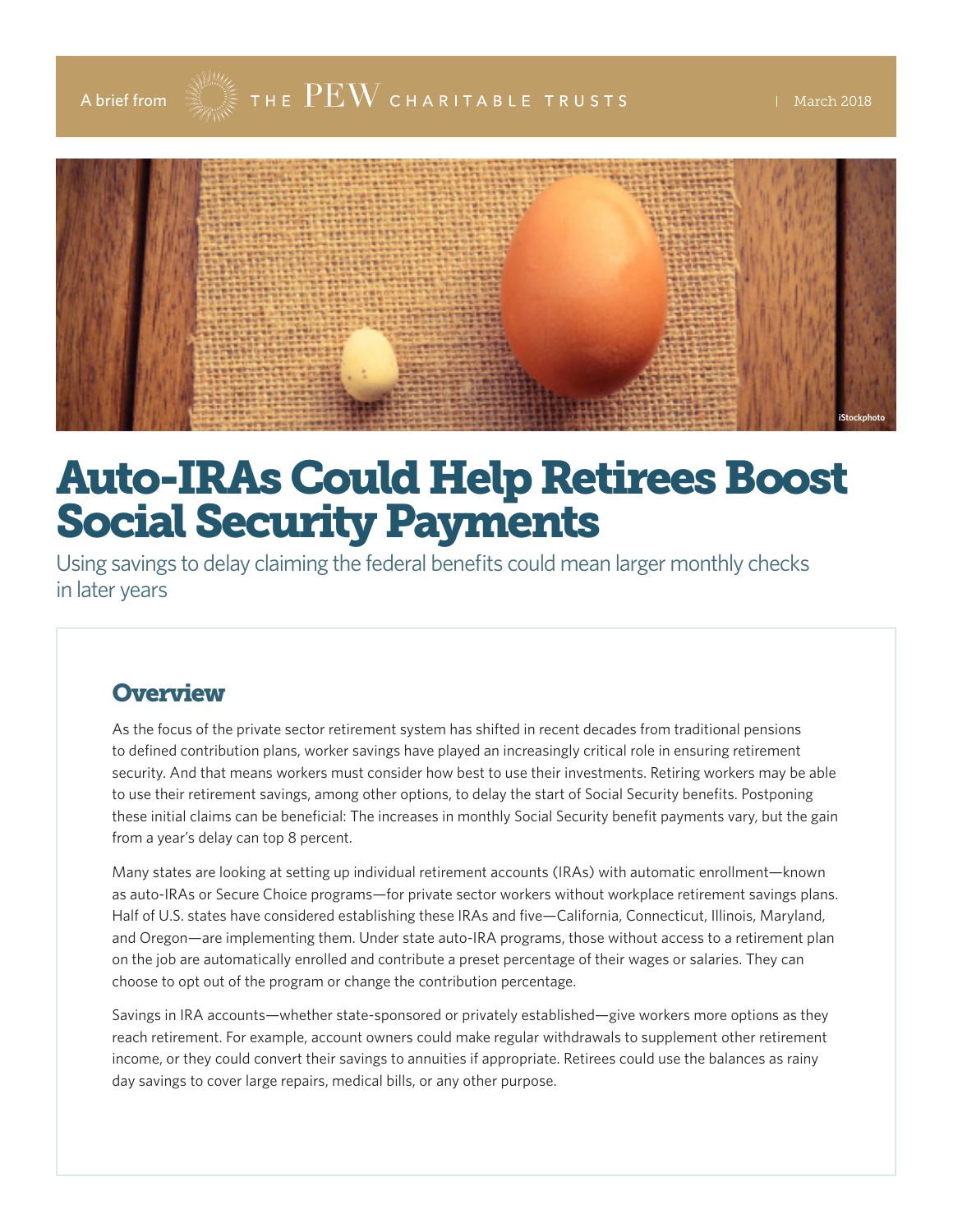This brief looks at the possibility of using auto-IRA balances to help delay taking Social Security. Specifically, auto-IRA participants who retire at age 62 could use their accounts as a short-term income source—and fund the first months or years of retirement with monthly withdrawals from these IRAs in amounts equal to the Social Security benefit that would have been available at that age.

When these workers claim Social Security at a later date, they then would receive a higher monthly benefit. For example, if a person retires at age 62 and is entitled to a \$700 monthly benefit from Social Security—and also has \$8,400 or more in a state auto-IRA account—he or she could withdraw \$700 a month from the IRA for a year. When the retiree claims Social Security at age 63, the benefit would be \$750 a month. (See Table 1.)

To examine the potential for using auto-IRAs to increase total retirement benefits, Pew worked with the Social Security Administration (SSA), which used its Modeling Income in the Near Term (MINT) microsimulation model. The simulation assumed the state auto-IRA plans had a 3 percent default contribution rate, meaning that 3 percent of workers' salaries would be contributed to the accounts starting in 2019 unless they take other action. The model takes into account workers' ability to opt out and the probability that some will contribute amounts different from the default. It also captures the demographic characteristics of those likely to take part in statesponsored auto-IRAs. For example, research shows that workers who do not have access to a retirement plan on the job are more likely than the workforce as a whole to be young, members of minority groups, earning lower incomes, and working for smaller employers.<sup>1</sup>

Among the key findings:

- Participants in auto-IRA accounts could see Social Security benefit increases of nearly 7 percent to slightly more than 8 percent for each year they use their account savings to delay claiming these benefits.
- The modeling shows that by 2050, after a hypothetical state-sponsored auto-IRA program has been in effect for 31 years, almost 40 percent of participants could delay claiming Social Security by a year or more. Onefifth of all savers could delay starting these payments for at least two years.
- This strategy could boost Social Security payments for a wide range of people. For example, the modeling shows that Hispanic workers often could accumulate enough funds in their auto-IRA accounts to be able to delay taking Social Security for as long as, and sometimes longer than, other groups.
- Depending on their needs, many workers still might want or need to claim Social Security at age 62. Certain groups, such as unemployed workers, those with health problems that make work difficult or impossible, or those with lower-than-average life expectancy, may want to take their benefits sooner. The strategy, therefore, may not be appropriate for everyone.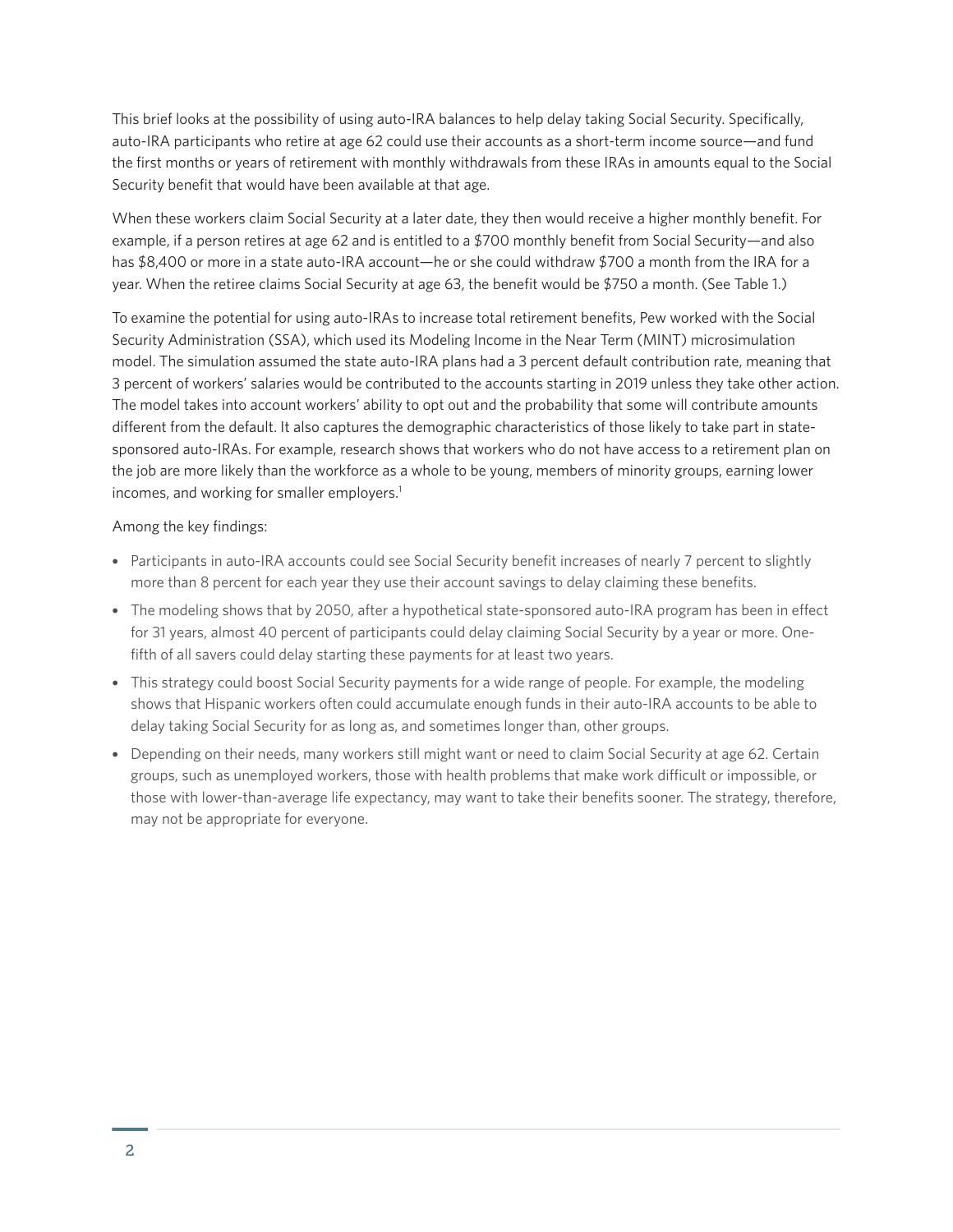# The Social Security connection

For people born in 1960 or later, the normal retirement age for Social Security is 67.<sup>2</sup> Those who start collecting benefits at an earlier age receive payments over a longer period than do those who start at age 67 or later. Because the Social Security benefit formula is structured to keep total lifetime benefits relatively constant in order to eliminate any financial advantages from claiming early, this translates into lower monthly benefits for those who take benefits earlier.<sup>3</sup> These reductions are permanent.

#### Table 1

### Actuarial Reduction to Social Security Benefits Claimed Before Normal Retirement Age of 67

An early start cuts into monthly income from the federal program

| Age at claiming             | <b>Actuarial reduction to</b><br><b>Social Security benefits</b> | \$1,000 monthly benefit<br>after actuarial reduction<br>for early claiming | Percentage change in<br>benefit from delaying<br>claiming by 1 year |
|-----------------------------|------------------------------------------------------------------|----------------------------------------------------------------------------|---------------------------------------------------------------------|
| 62                          | 30.0%                                                            | \$700                                                                      |                                                                     |
| 63                          | 25.0%                                                            | \$750                                                                      | 7.1%                                                                |
| 64                          | 20.0%                                                            | \$800                                                                      | 6.7%                                                                |
| 65                          | 13.3%                                                            | \$867                                                                      | 8.4%                                                                |
| 66                          | 6.7%                                                             | \$933                                                                      | 7.6%                                                                |
| 67<br>Normal retirement age |                                                                  | \$1,000                                                                    | 7.2%                                                                |

Sources: Pew calculations and actuarial reduction amounts from Social Security Administration, "Retirement Planner: Full Retirement Age," https://www.ssa.gov/planners/retire/retirechart.html

© 2018 The Pew Charitable Trusts

That means that a worker who claims Social Security benefits at age 62 would receive 30 percent less in the monthly benefit, as shown in Table 1, than would someone claiming at age 67: The worker who starts collecting at age 62 would receive \$700 a month, compared with \$1,000 for the worker who waits until age 67. Delaying payments for a single year increases payments by about 7 to 8 percent, depending on the claimant's age.

Claiming benefits later therefore can mean significantly greater monthly and annual Social Security benefits.4 Delaying the start of these payments can be especially advantageous to married couples, because when the recipient dies, the surviving spouse continues to receive the higher of the two spouses' benefits whether or not he or she was the primary earner.<sup>5</sup>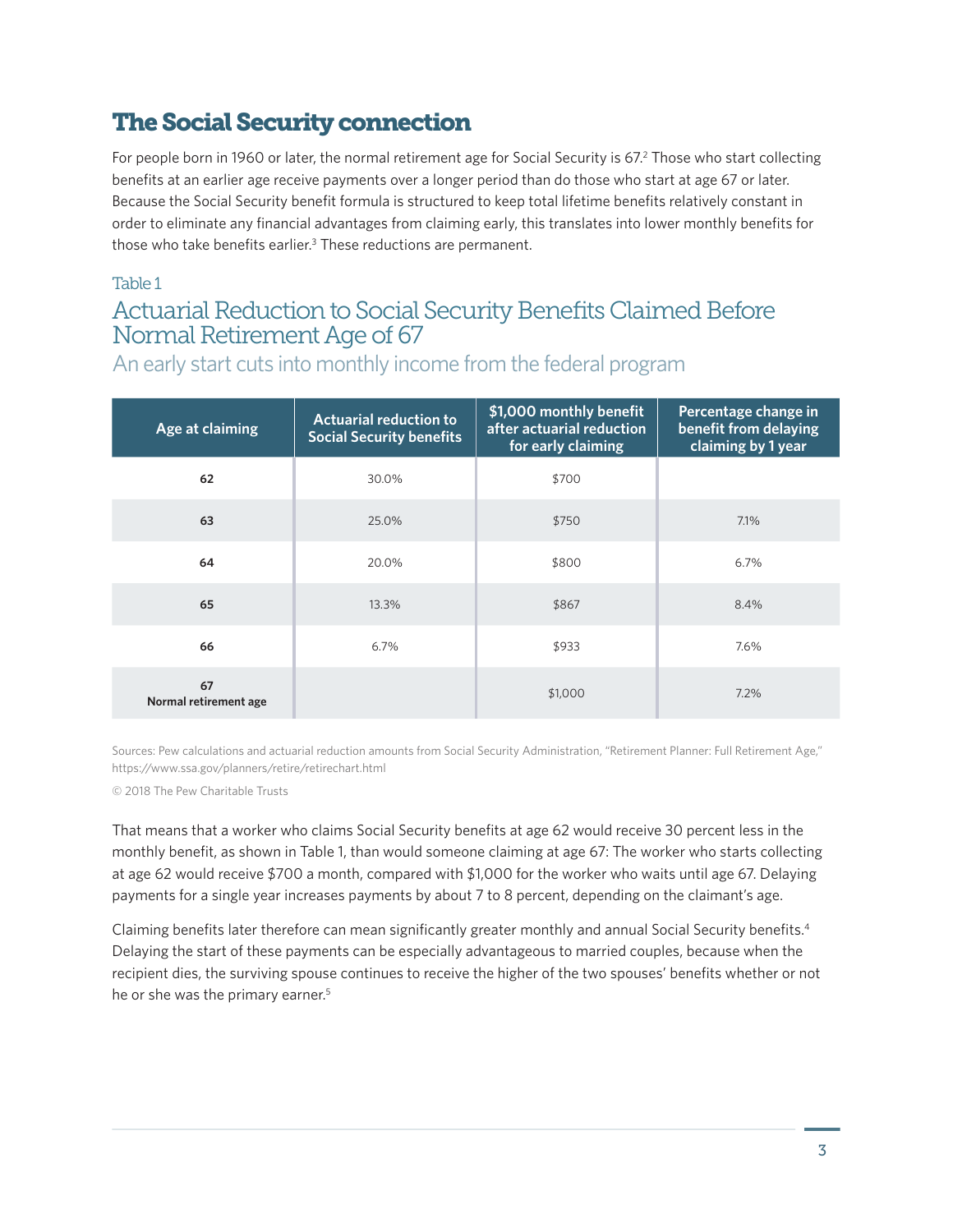#### Results from microsimulation modeling

At Pew's request, the SSA used its microsimulation model to explore how many retirees could use their auto-IRA accounts to delay claiming Social Security by one or more years.<sup>6</sup> The SSA modeled savings in auto-IRA plans assuming that participants contribute a default rate of 3 percent of their salaries to their accounts, with some eligible workers contributing more, some less, and some opting not to participate at all. In order to be eligible to participate in an auto-IRA plan in a given year, a worker must be over age 18, must work for an employer with 25 or more employees, and must not have access to a retirement savings plan or traditional pension through an employer. Workers were assumed to start contributing in 2019. The model assumes that account assets are invested in life cycle portfolios linked to worker age with allocations updated annually.<sup>7</sup>

Table 2 presents results for workers who contribute to auto-IRAs for one to 31 years. By 2030, a worker would have had the opportunity to contribute for 11 years, and by 2050 participating workers would have been able to contribute for 31 years. Many workers will contribute for less than the maximum possible years because workers are expected to enter and leave the auto-IRA program, depending on changes in their employment situation and whether the employers already offer retirement savings plans. The microsimulation modeling accounts for such changes in employment and pension coverage. Additionally, older workers who entered the auto-IRA system just a few years before retiring will have contributed for fewer years.

Still, the results indicate that a sizeable percentage of auto-IRA participants could use their account balances to delay claiming Social Security by at least a year. (See Table 2.) By 2050, 38.7 percent of workers in these programs could delay claiming Social Security by a year or more. A fifth of retirees could delay claiming for at least two years.

The outcomes are moderately progressive in that they show benefits for some groups that have a hard time saving in traditional retirement systems. For example, the modeling indicates that Hispanics would be able to use their auto-IRA accounts to delay claiming Social Security benefits for lengths of time similar to, if not greater than, other groups. This may be because Hispanic workers are less likely to work for an employer who offers a retirement plan,<sup>8</sup> so that Hispanics on average would participate in auto-IRA plans for longer periods of time than would other racial or ethnic groups—and therefore accumulate relatively higher auto-IRA balances. That money then could be used to delay Social Security benefits longer.

The analysis also shows that workers with the most education (a college or graduate degree) and the least education (less than a high school diploma) may be able to delay taking Social Security for longer periods than may others. For the highly educated, that is because of the interaction between higher earnings and Social Security's benefit structure. More education is associated with higher earnings,<sup>9</sup> and higher earners would contribute more to auto-IRAs each year they participate, subject to contribution limits.<sup>10</sup> At the same time, Social Security's benefit formula replaces less preretirement income for higher earners than for lower-income earners.<sup>11</sup> Because of these two factors, higher earners reach retirement with higher account balances that they could use to "buy" or replace more months of Social Security benefits. Compared with those with a college degree or more, workers with the least education tend to have less access to employer-provided pensions or savings plans and could participate for more years in a state-sponsored auto-IRA plan and accrue relatively higher balances.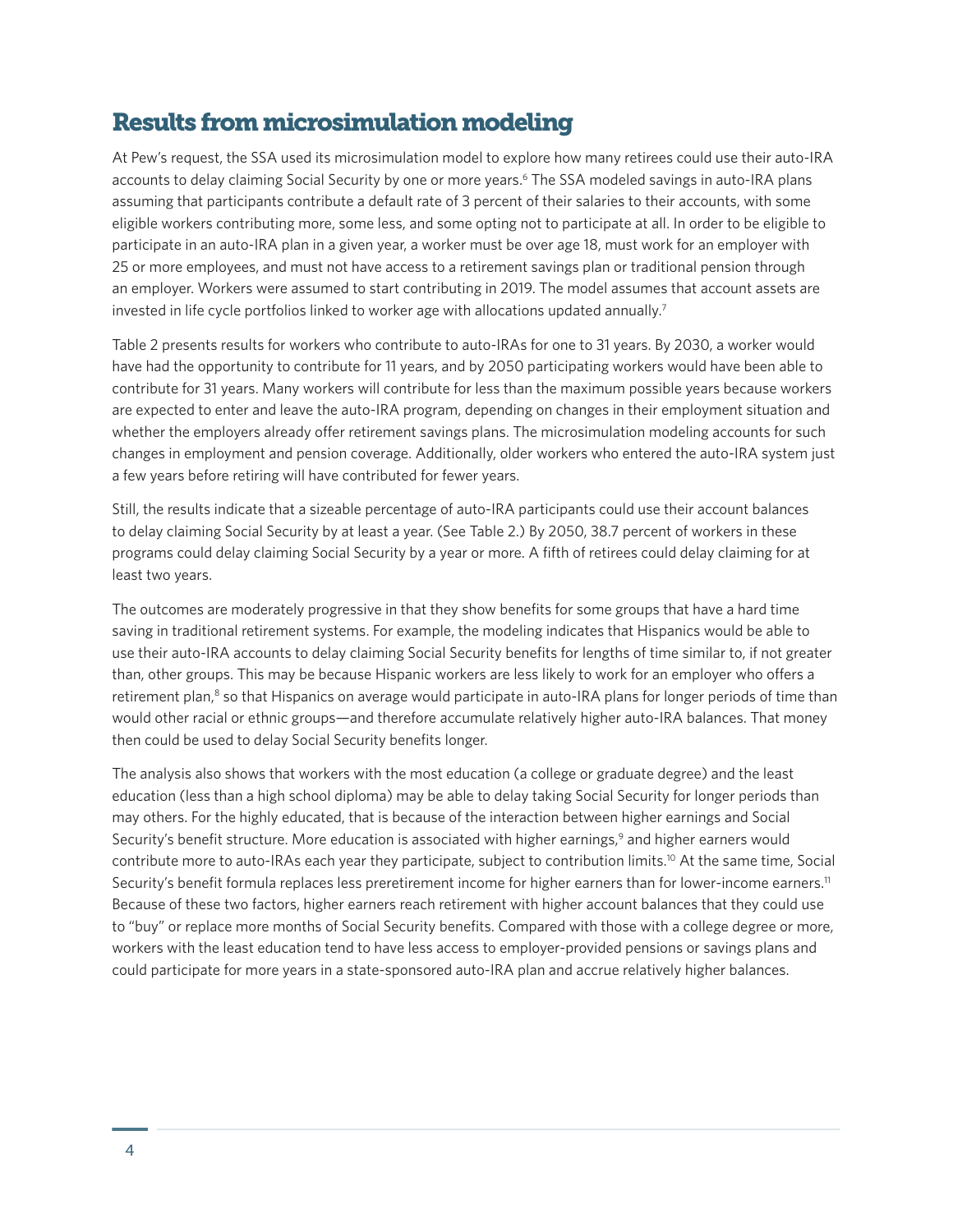#### Table 2

# Many Retirees Could Use Auto-IRAs to Delay Claiming Social Security

Ranks of those who could benefit grow over time

|                                  | 2030                                 |                                | 2040                                             |                                      | 2050                           |                                                  |                                |                                  |                                                  |
|----------------------------------|--------------------------------------|--------------------------------|--------------------------------------------------|--------------------------------------|--------------------------------|--------------------------------------------------|--------------------------------|----------------------------------|--------------------------------------------------|
|                                  | <b>Percentage who</b><br>could claim |                                | <b>Median</b><br>months                          | <b>Percentage who</b><br>could claim |                                | <b>Median</b><br>months                          | Percentage who<br>could claim  |                                  | <b>Median</b><br>months                          |
|                                  | 1 or<br>more<br>years<br>later       | 2 or<br>more<br>years<br>later | a plan<br>participant<br>could delay<br>claiming | 1 or<br>more<br>years<br>later       | 2 or<br>more<br>years<br>later | a plan<br>participant<br>could delay<br>claiming | 1 or<br>more<br>years<br>later | $2$ or<br>more<br>years<br>later | a plan<br>participant<br>could delay<br>claiming |
| Total                            | 11.8%                                | 5.4%                           | $\overline{2}$                                   | 27.1%                                | 11.4%                          | $\overline{4}$                                   | 38.7%                          | 19.9%                            | $\overline{7}$                                   |
| Sex                              |                                      |                                |                                                  |                                      |                                |                                                  |                                |                                  |                                                  |
| Women                            | 11.9%                                | 5.7%                           | $\overline{2}$                                   | 26.4%                                | 11.1%                          | 5                                                | 37.1%                          | 18.8%                            | $\overline{7}$                                   |
| Men                              | 11.8%                                | 5.2%                           | $\overline{2}$                                   | 27.8%                                | 11.7%                          | $\overline{4}$                                   | 40.5%                          | 21.3%                            | 8                                                |
| <b>Ethnicity/race</b>            |                                      |                                |                                                  |                                      |                                |                                                  |                                |                                  |                                                  |
| <b>Hispanic</b>                  | 13.9%                                | 6.9%                           | $\overline{4}$                                   | 30.4%                                | 11.8%                          | 6                                                | 44.2%                          | 21.9%                            | 10                                               |
| White                            | 10.9%                                | 5.4%                           | $\overline{2}$                                   | 25.5%                                | 11.1%                          | $\overline{4}$                                   | 35.8%                          | 18.6%                            | 6                                                |
| <b>Black</b>                     | 12.6%                                | 3.9%                           | 3                                                | 26.4%                                | 9.8%                           | $\overline{4}$                                   | 38.0%                          | 19.5%                            | 8                                                |
| Other*                           | 13.7%                                | 5.6%                           | $\overline{2}$                                   | 31.0%                                | 14.9%                          | 5                                                | 43.5%                          | 24.2%                            | 9                                                |
| <b>Education</b>                 |                                      |                                |                                                  |                                      |                                |                                                  |                                |                                  |                                                  |
| Graduate degree                  | 20.1%                                | 6.2%                           | $\overline{2}$                                   | 38.2%                                | 17.4%                          | $\overline{7}$                                   | 45.8%                          | 26.2%                            | 10                                               |
| <b>Bachelor's degree</b>         | 14.7%                                | 9.3%                           | $\overline{2}$                                   | 33.6%                                | 18.4%                          | 5                                                | 40.7%                          | 23.5%                            | 7                                                |
| Associate degree                 | 8.1%                                 | 3.9%                           | $\overline{2}$                                   | 21.1%                                | 8.8%                           | 3                                                | 34.4%                          | 17.8%                            | 6                                                |
| High school<br>diploma           | 11.5%                                | 4.9%                           | $\overline{2}$                                   | 25.1%                                | 9.0%                           | $\overline{4}$                                   | 37.1%                          | 18.1%                            | $\overline{7}$                                   |
| Less than high<br>school diploma | 13.1%                                | 5.7%                           | $\overline{4}$                                   | 30.4%                                | 11.7%                          | 6                                                | 43.9%                          | 20.9%                            | 9                                                |
|                                  | Household income quintile            |                                |                                                  |                                      |                                |                                                  |                                |                                  |                                                  |
| Lowest                           | 9.2%                                 | 3.2%                           | $\overline{2}$                                   | 22.7%                                | 7.4%                           | $\overline{4}$                                   | 35.4%                          | 15.0%                            | $\overline{7}$                                   |
| 2nd                              | 10.0%                                | 5.0%                           | $\overline{2}$                                   | 23.2%                                | 9.2%                           | $\overline{4}$                                   | 37.6%                          | 19.3%                            | 7                                                |
| 3rd                              | 13.6%                                | 5.7%                           | 2                                                | 31.7%                                | 14.6%                          | 5                                                | 39.3%                          | 21.1%                            | $\overline{7}$                                   |
| 4th                              | 14.4%                                | 7.0%                           | 3                                                | 30.0%                                | 14.1%                          | 5                                                | 42.1%                          | 25.0%                            | 8                                                |
| <b>Highest</b>                   | 13.5%                                | 7.5%                           | $\overline{2}$                                   | 31.6%                                | 14.8%                          | 5                                                | 41.91%                         | 23.0%                            | 8                                                |
| <b>Poverty</b>                   |                                      |                                |                                                  |                                      |                                |                                                  |                                |                                  |                                                  |
| Above poverty                    | 11.7%                                | 5.4%                           | 2                                                | 27.4%                                | 11.7%                          | $\overline{4}$                                   | 39.0%                          | 20.2%                            | 7                                                |
| In poverty                       | 13.8%                                | 5.7%                           | 3                                                | 22.0%                                | 7.1%                           | 5                                                | 32.3%                          | 14.7%                            | 6                                                |

\* "Other" includes Asian and Native American workers.

Note: Results are presented for workers who would have participated in an auto-IRA for one year or more, have retired and accessed their auto-IRA, are receiving Social Security benefits, and are 60 or older. The model projects retirement ages for workers based on historical probabilities, derived from publicly available national datasets matched to Social Security administrative data, and based on many factors including marital status, Social Security replacement rate, earnings and pension accruals, age, education, health, and financial assets. Results represent workers who have reached at least age 60 in 2030, 2040, or 2050, although some auto-IRA participants who are modeled as continuing to work beyond age 60 and thus have not accessed their auto-IRA yet, or have not yet claimed Social Security benefits, are not represented in these results.

Source: Social Security Administration, results from Modeling Income in the Near Term microsimulation model, January 2018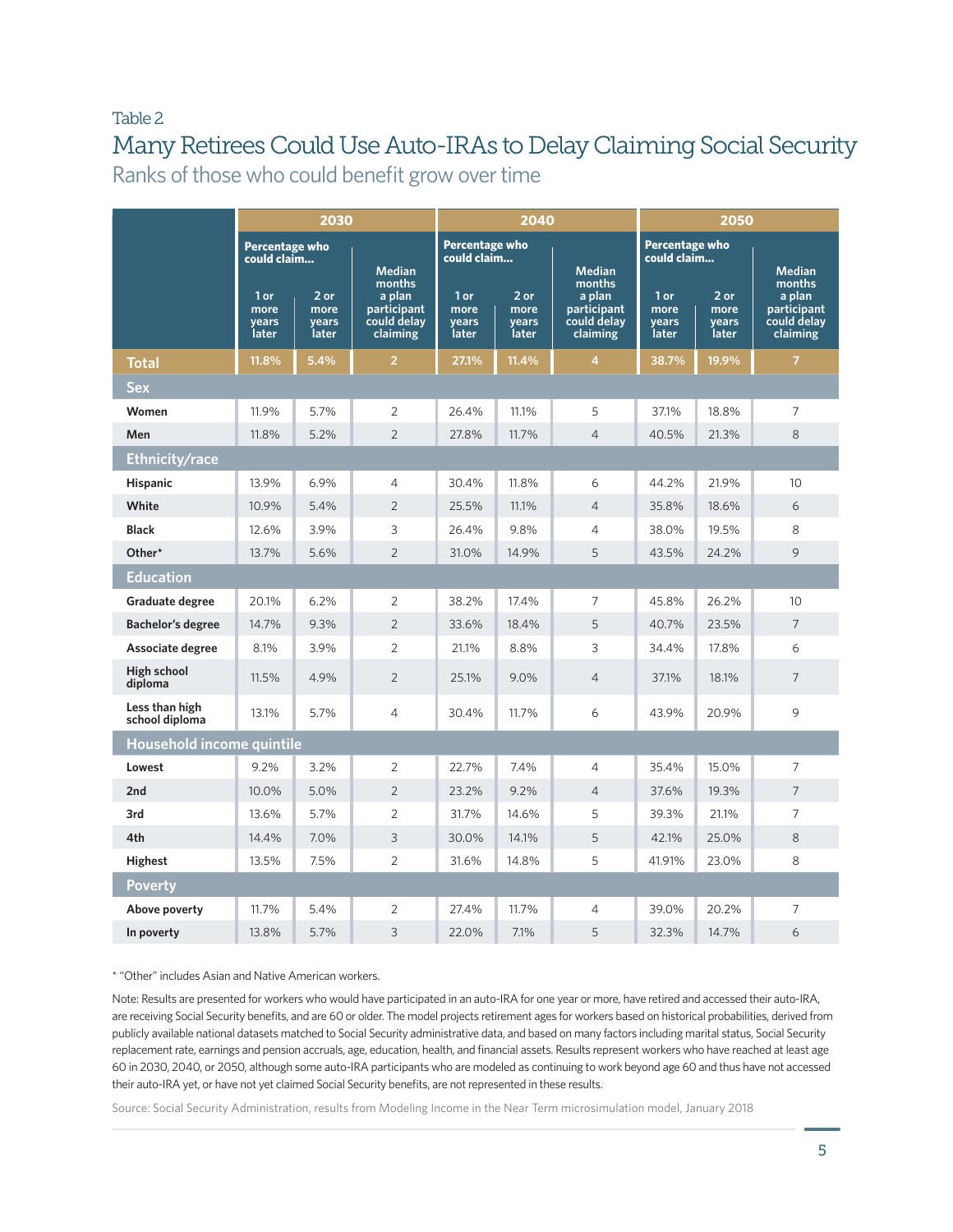# Other considerations

The strategy of using auto-IRAs to delay claiming Social Security may not suit everyone. Many workers will still want or need to start receiving Social Security benefits at age 62. Some may be unemployed or underemployed, and need the income; others may face the possibility of dying early, and therefore might not benefit from delaying the start of Social Security. Others may need to claim Social Security before the normal retirement age because of health problems that are not severe enough to warrant qualification for Social Security Disability Insurance. For those workers who need to claim Social Security benefits early, the money in an auto-IRA account then could provide a rainy day fund or a modest addition to retirement income.12

Retirees with lower-than-average life expectancies would be able to increase monthly benefits using this strategy, but doing so could have other implications. They might receive lower total benefits over their lifetimes because Social Security's actuarial adjustments for different claiming ages are calculated to provide a constant level of lifetime benefits for retirees with average lifespans. For a person with a shorter life expectancy in retirement, higher monthly benefits over a shorter-than-average lifespan could mean lower total lifetime benefits.

Social Security will face a financial shortfall in the coming decades, with the impact likely to be felt starting in 2034. Under the current structure, the program will be able to pay only about 77 percent of scheduled benefits that year, leaving many of those claiming benefits in potential limbo.13 That could affect how those with auto-IRAs who turn 62 around that time approach their Social Security benefits. It is not clear how Congress will address the Social Security shortfall: Possible solutions include benefit cuts, payroll tax increases, or infusions of cash into the program. Policymakers may or may not act to shore up the system, which boosts the need to help workers build retirement resources through their own savings.

## **Conclusion**

Although many workers link retiring from the workforce with starting Social Security benefits, the two are actually independent of one another. The state-sponsored auto-IRA accounts either under consideration by policymakers or already being implemented have the potential to help workers leave the workforce when they choose: Their IRA savings could help meet their day-to-day needs if they decide to delay claiming Social Security. This approach may not be appropriate for all, but for those who could take advantage of it, the strategy could mean higher Social Security payments later in their retirement years.

# Acknowledgments

At the Social Security Administration, Dave Shoffner capably ran the MINT model using parameters derived from public use datasets and agreed-upon assumptions related to auto-IRA implementation. Mark Sarney and Shoffner provided valuable input and comments throughout the research and writing process. We are grateful for their patient and enthusiastic collaboration on this project.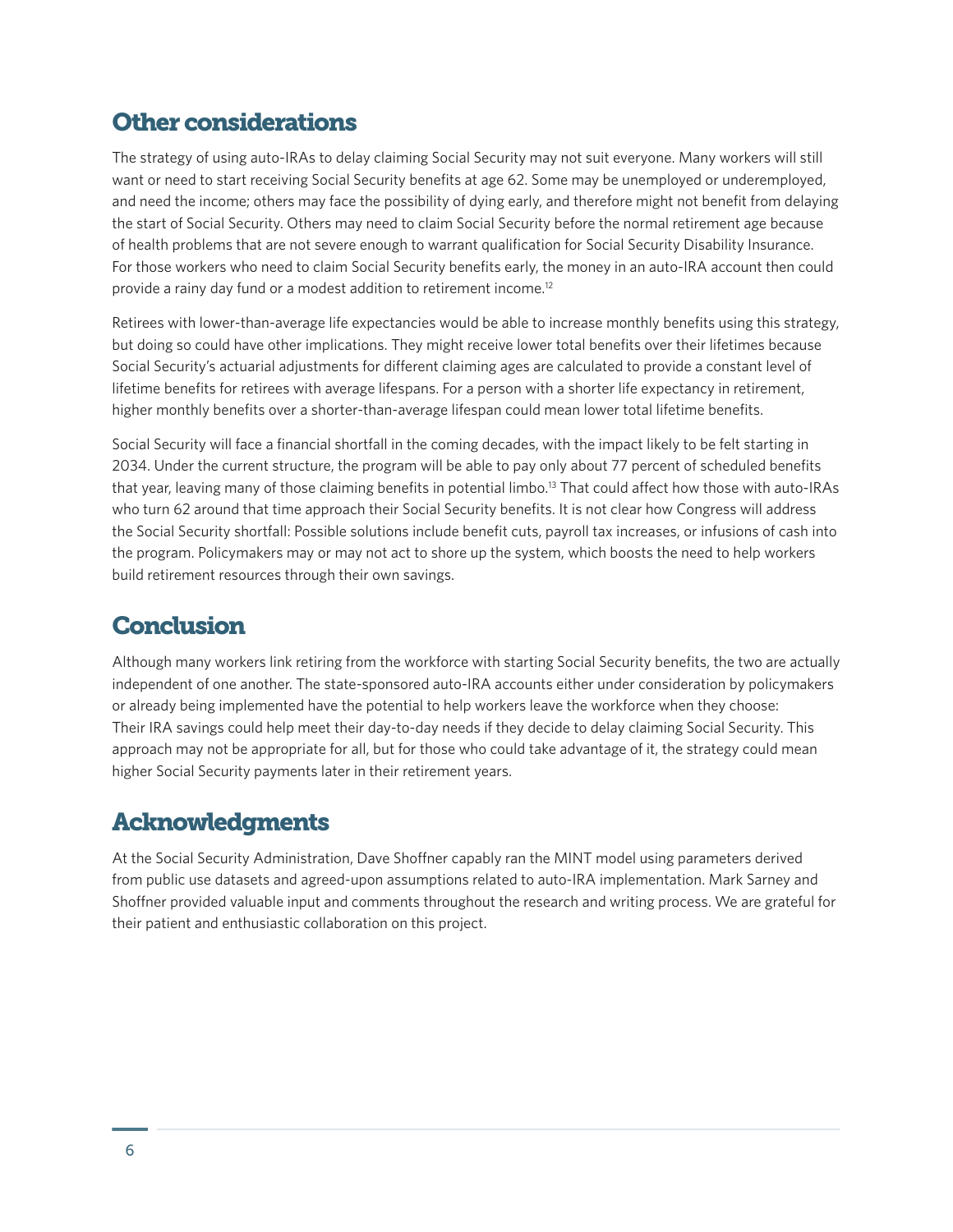# **Methodology**

The Social Security Administration used its Modeling Income in the Near Term (MINT) microsimulation model to produce the data in this brief. In order to forecast retirement income, MINT projects work histories, mortality, marital status, and disability status for all individuals in the simulation on a national level. The SSA's modeling for this project incorporates several assumptions. Specifically, in order to be eligible to participate in an auto-IRA plan, a worker must be over age 18, must work for an employer with 25 or more employees, and must not have access to a retirement savings plan or traditional pension through an employer. Workers are assumed to start participating in 2019. Rates of participation in auto-IRA plans are based on results of Pew's survey of employees, "Worker Reactions to State-Sponsored Auto-IRA Programs."14 Workers are assumed to access their accounts at retirement, which in the MINT model is interpreted as working less than 20 hours a week. Results are calculated on a national basis. Income quintiles are as follows (in real 2015 dollars):

| <b>Household income</b><br>quintile | 2030               | 2040                | 2050                |
|-------------------------------------|--------------------|---------------------|---------------------|
| 1st                                 | \$0-\$30,478       | \$0-\$31,840        | $$0-$33,157$        |
| 2nd                                 | \$30,478-\$57,224  | \$31,840-\$58,657   | \$33,157-\$60,527   |
| 3rd                                 | \$57,224-\$97,521  | \$58,657-\$100,367  | \$60,527-\$103,985  |
| 4th                                 | \$97,521-\$175,526 | \$100,367-\$188,178 | \$103,985-\$200,444 |
| 5th                                 | $$175,526+$        | $$188,178+$         | $$200,444+$         |

Source: Social Security Administration

© 2018 The Pew Charitable Trusts

#### Endnotes

- The Pew Charitable Trusts, "Who's In, Who's Out" (2016), [http://www.pewtrusts.org/~/media/assets/2016/01/retirement\\_savings\\_](http://www.pewtrusts.org/~/media/assets/2016/01/retirement_savings_report_jan16.pdf) [report\\_jan16.pdf](http://www.pewtrusts.org/~/media/assets/2016/01/retirement_savings_report_jan16.pdf); The Pew Charitable Trusts, "Preparing for Retirement: More Findings From a Survey of Public Workers on Retirement Benefits" (2015), <http://www.pewtrusts.org/~/media/assets/2015/10/statelocalemployeesurvey-report.pdf>.
- 2 For a complete schedule of normal retirement ages by year of birth, see Social Security Administration, "Normal Retirement Age," [https://](https://www.ssa.gov/OACT/ProgData/nra.html) [www.ssa.gov/OACT/ProgData/nra.html.](https://www.ssa.gov/OACT/ProgData/nra.html)
- 3 For the first 36 months (three years) benefits are claimed before the normal retirement age (NRA), they are reduced by five-ninths of 1 percent for every month before the NRA. The total reduction for the first 36 months is 20 percent. For every additional month below the NRA, the benefit is reduced by 20 percent plus five-twelfths of 1 percent. For more information, see Social Security Administration, "Program Operations Manual System," [https://secure.ssa.gov/apps10/poms.nsf/lnx/0300615101.](https://secure.ssa.gov/apps10/poms.nsf/lnx/0300615101)
- 4 Gila Bronshtein et al., "Leaving Big Money on the Table: Arbitrage Opportunities in Delaying Social Security" (2016), [http://siepr.stanford.](http://siepr.stanford.edu/system/files/Bronshtein%20Scott%20Shoven%20Slavov-Arbitrage%20opportunities%20in%20delaying%20SS%20Sept12.pdf) [edu/system/files/Bronshtein%20Scott%20Shoven%20Slavov-Arbitrage%20opportunities%20in%20delaying%20SS%20Sept12.pdf](http://siepr.stanford.edu/system/files/Bronshtein%20Scott%20Shoven%20Slavov-Arbitrage%20opportunities%20in%20delaying%20SS%20Sept12.pdf).
- 5 Jeffrey Diebold, Jeremy Moulton, and John Scott, "Early Claiming of Higher-Earning Husbands, the Survivor Benefit, and the Incidence of Poverty Among Recent Widows," *Journal of Pension Economics and Finance* 16, no. 4 (2017): 485–508, doi:10.1017/S1474747215000438.
- 6 For more information on the Social Security Administration's Modeling Income in the Near Term model, see the Urban Institute Urban Institute, "A Primer on Modeling Income in the Near Term, Version 7 (MINT7)" (2013), [https://www.urban.org/research/publication/](https://www.urban.org/research/publication/primer-modeling-income-near-term-version-7-mint7/view/full_report) [primer-modeling-income-near-term-version-7-mint7/view/full\\_report](https://www.urban.org/research/publication/primer-modeling-income-near-term-version-7-mint7/view/full_report).